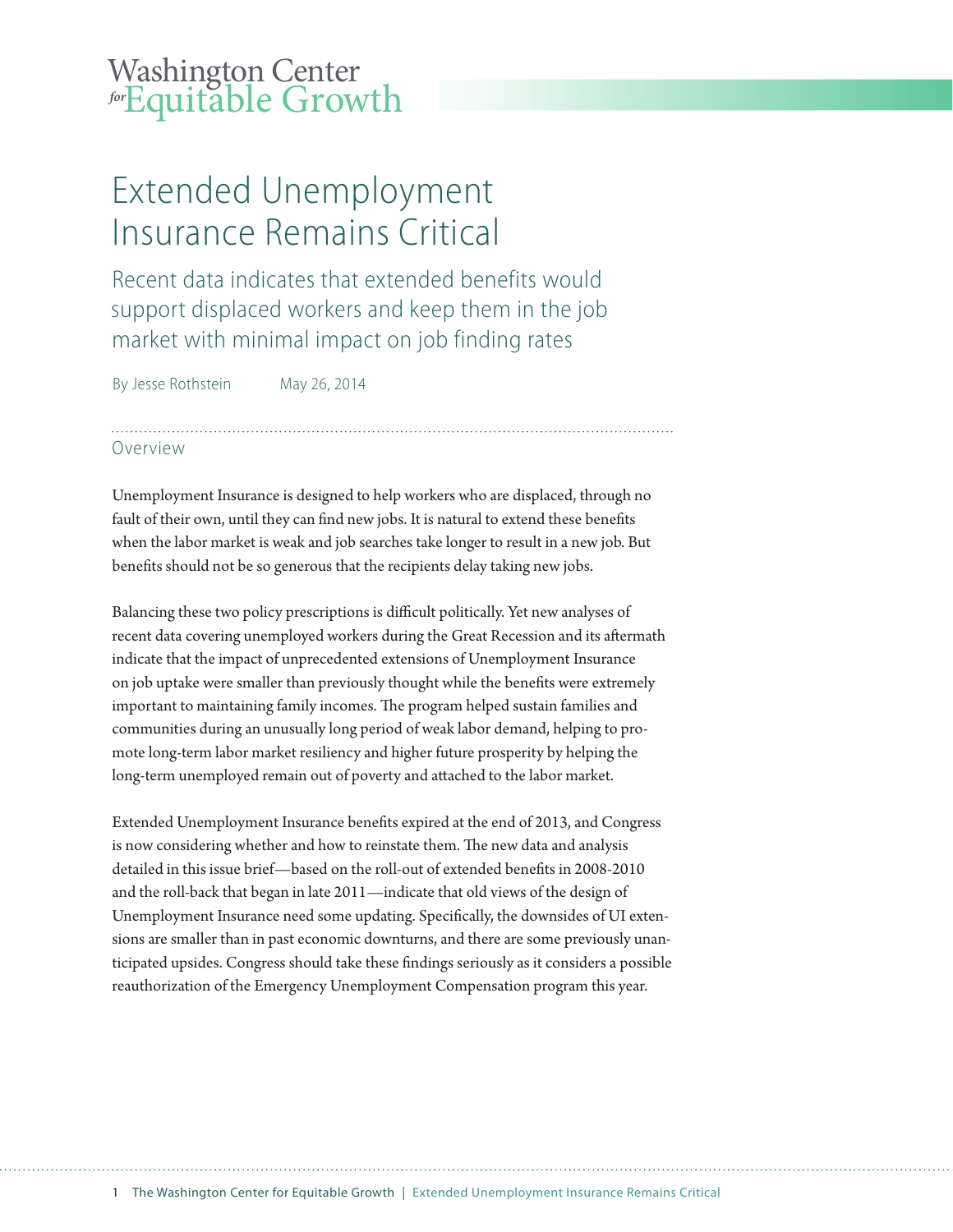### Current labor market conditions

Unemployment insurance extensions are only authorized in weak labor markets, and understanding their effects requires understanding the context in which they operate. Although the Great Recession officially ended in 2009, a full five years later the labor market is still quite weak. The unemployment rate has fallen, from a peak of 10.0 percent in October 2009 to 6.7 percent in March 2014. But the share of the adult population that is employed is only 58.9 percent, down a full 4.0 percentage points from before the Great Recession and lower than at any point between 1984—when female labor force participation was much lower than today—and 2009. And the long-term unemployment rate, the share of the labor force that has been out of work for six months or longer, remains extremely high.

This crisis has been devastating for working people. More than 30 million "person-years" of employment were lost.<sup>1</sup> This represents potential earnings that vanished without a trace, cutting deeply into family budgets. And the overhang from the extended period of extreme labor market weakness will extend the pain much further, in at least three distinct ways. First, the weak labor market held down wages even for those workers who kept their jobs—the median full-time worker has not had a real wage increase in a decade. Second, workers who lost their jobs will probably see long-run declines in their earnings, as high as 20 percent per year for as long as 20 years.<sup>2</sup> Third, the cohorts of young people who have entered the labor market since the crisis began have had trouble getting their feet on the bottom rungs of the career ladder. This, too, will have long-lasting effects, depressing wages for much of their lives.<sup>3</sup>

The most important component of the policy response to a shock of this magnitude must be to ensure that the economy recovers quickly so that the damage does not continue. On this score, policymakers in Washington have done exceptionally poorly.

A second important component is to cushion people from the ill effects of the crisis while it lasts. Unemployment Insurance is a very important part of this cushion. Ideally, it should help fill in the hole in household budgets that is created when a worker is laid off, allowing the family to maintain its consumption during the job search.

The design of unemployment insurance policy trades off two objectives: We want to insure workers against job losses, but we don't want to create incentives for workers who have lost their jobs to delay finding new work. The former pushes us toward more generous benefits—higher replacement rates and longer durations—while the latter consideration pushes in the opposite direction.

There has always been good reason to think that the insurance function of Unemployment Insurance is more important in weak labor markets. When there are few jobs to be had, it takes displaced workers a long time to find new jobs and job seekers

 "We want to insure workers against job losses, but we don't want to create incentives for workers who have lost their jobs to delay finding new work."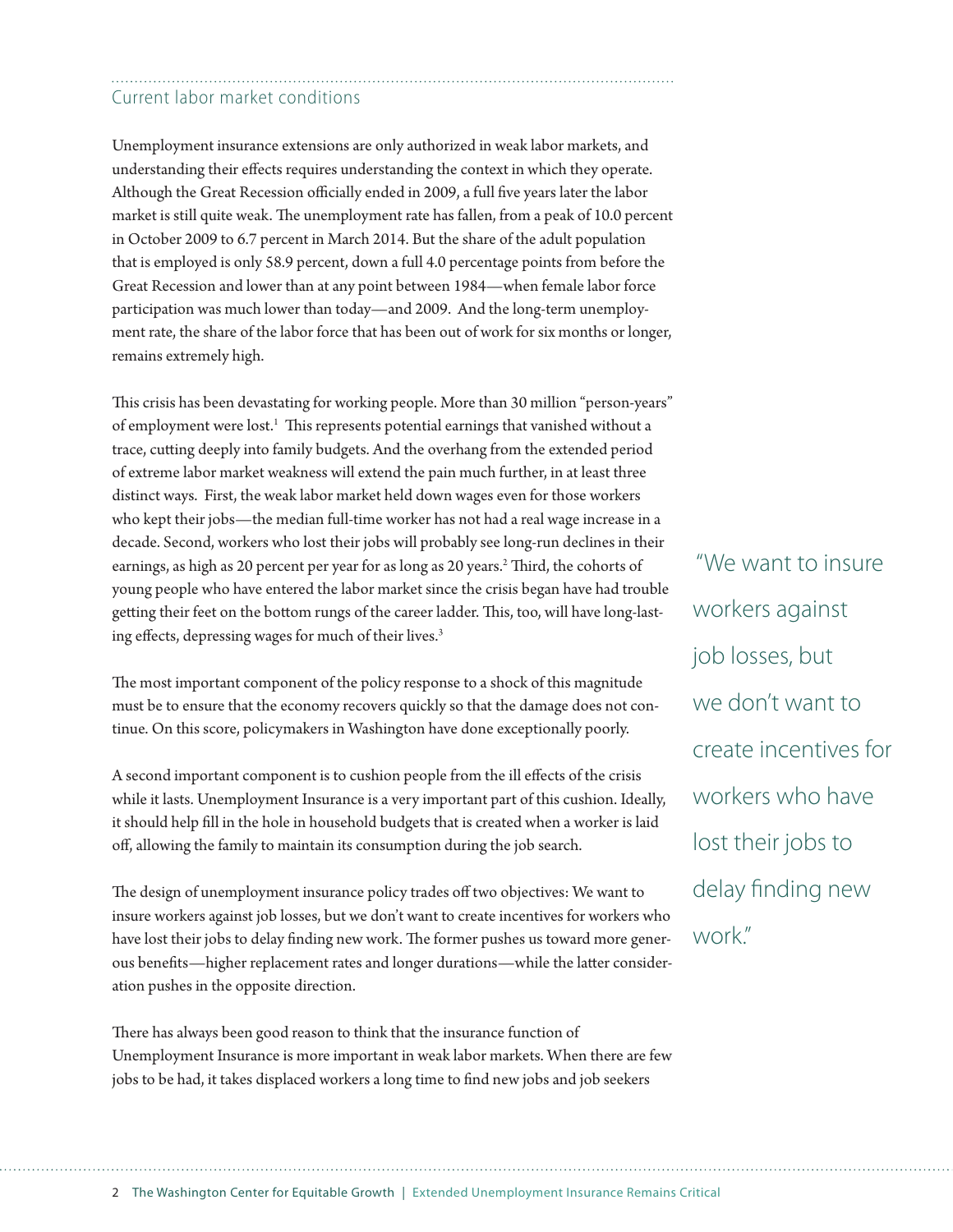thus need more support. At the same time, incentive problems are less severe in weak labor markets—jobless workers will be loathe to turn down an available job in the hope of something better, and even if these incentives do dissuade a worker from taking a job, there will be a long line of other workers ready to fill the open position, with little net impact.

This argument provides a rationale for a policy of making Unemployment Insurance more generous in downturns. And indeed this is what we saw early in the Great Recession: Where traditional UI benefits have averaged about \$300 per week for no more than 26 weeks during the early years of the crisis, Congress both raised benefit levels, by \$25 per week as part of the 2009 Recovery Act, and dramatically extended their duration, to as many as 99 weeks through much of 2010 and 2011.

Although this expansion was entirely consistent with the best understanding of optimal policy, it was quite controversial. Opponents argued that it would dissuade displaced workers from taking new jobs, and some have even attributed nearly the entire rise in unemployment during 2007-2009 to the disincentive effects created by extended Unemployment Insurance.<sup>4</sup> But these arguments are not well founded in the evidence. New data indicate that the recent extensions reduced job-finding rates  $[$  or job search efforts] only minimally.

### Examining the most recent data

The roll-out of extended Unemployment Insurance benefits in 2008-2010 and the roll-back that began in late 2011—UI durations are now only about a quarter of their 2009-10 maximum—created a natural experiment allowing researchers to study the effects of extended UI benefits in weak labor markets. These studies indicate that old views of the design of Unemployment Insurance need some updating. Specifically, the downsides of UI extensions are smaller than in the past, and there are some previously unanticipated upsides.

The evidence indicates that extended Unemployment Insurance does reduce the likelihood that an unemployed worker will find a job in any given month, but by much less than we previously thought. Moreover, extended UI benefits have an important countervailing effect: Many unemployed workers who would have given up their job searches and exited the labor force are persuaded to remain in the job market because benefits are available only to those actively searching for work. This effect is at least as large as the effect on job finding. $5$ 

The effect of Unemployment Insurance extensions on labor force participation may turn out to be very important in the long run. An important concern as the weak labor market drags on is that workers who have been out of work for years or more may become detached from the labor market and unable to return to work. Any such effect would cast

 "Many unemployed workers are persuaded to remain in the job market because benefits are available only to those actively searching for jobs."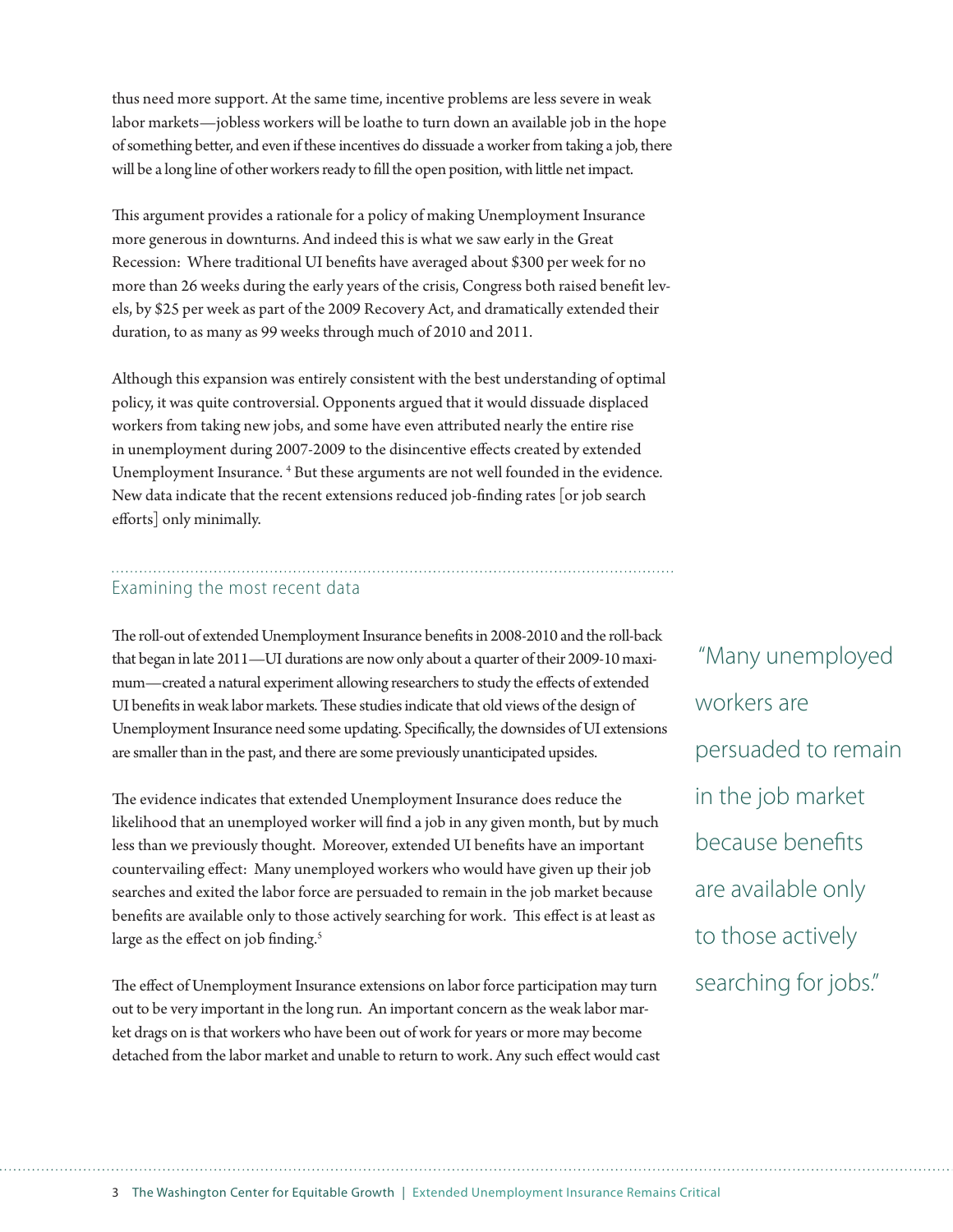a long shadow over our future prosperity.<sup>6</sup> Although evidence is limited, the data appear to indicate that UI extensions help to reduce worker disconnection from the labor market,<sup>7</sup> and thus play an important role in returning our economy to eventual health.

Despite the accumulation of evidence that UI benefits are doing little to dissuade displaced workers from finding jobs, and may even be having a positive net effect on the labor market, the UI extensions put in place in 2008-2010 have been allowed to expire. Benefit durations have fallen to only 26 weeks in most states, just over a quarter of their peak level, and in some states they are much lower. North Carolina, for example, has cut durations to as short as 12 weeks, and has reduced benefit levels as well. As a consequence of these cuts, hundreds of thousands of workers have been thrown off Unemployment Insurance who might otherwise have received it.

Not surprisingly, this has done nothing to improve the labor market, which is limping along just as slowly now as it was in 2012 and 2013, before the UI extensions expired. There remains no sign that employers are having trouble filling most jobs, as would be expected if UI benefits were discouraging recipients from taking work. The evidence still points overwhelmingly to labor demand shortfalls as the primary problem.

The cutback in UI benefits has, however, imposed great hardships on families and their communities. In recent work with Rob Valletta of the Federal Reserve Bank of San Francisco, I examined the trajectory of family incomes from initial employment,



Average household incomes before, during, and after turning to unemployment insurance among workers who exhaust their unemployment benefits, 2008-2013.

**The Shift in Incomes Among the Long-Term Unemployed**

1–May include spouse, domestic partner, parents, grandparents, grown children and/or roommates; 2–Supplemental nutrition assistance, temporary relief for needy families and similar government assistance programs; 3–Includes pensions, private disability insurance, interest and dividends, and other sources of income not included elsewhere

Sources: Survey of Income and Program Participation, U.S. Census Bureau, from Rothstein, Jesse, and Robert G. Valletta. Scraping by: Income and program participation after the loss of extended unemployment benefits. Federal Reserve Bank of San Francisco working paper no. 2014-6 (2014). ©2014 Washington Center for Equitable Growth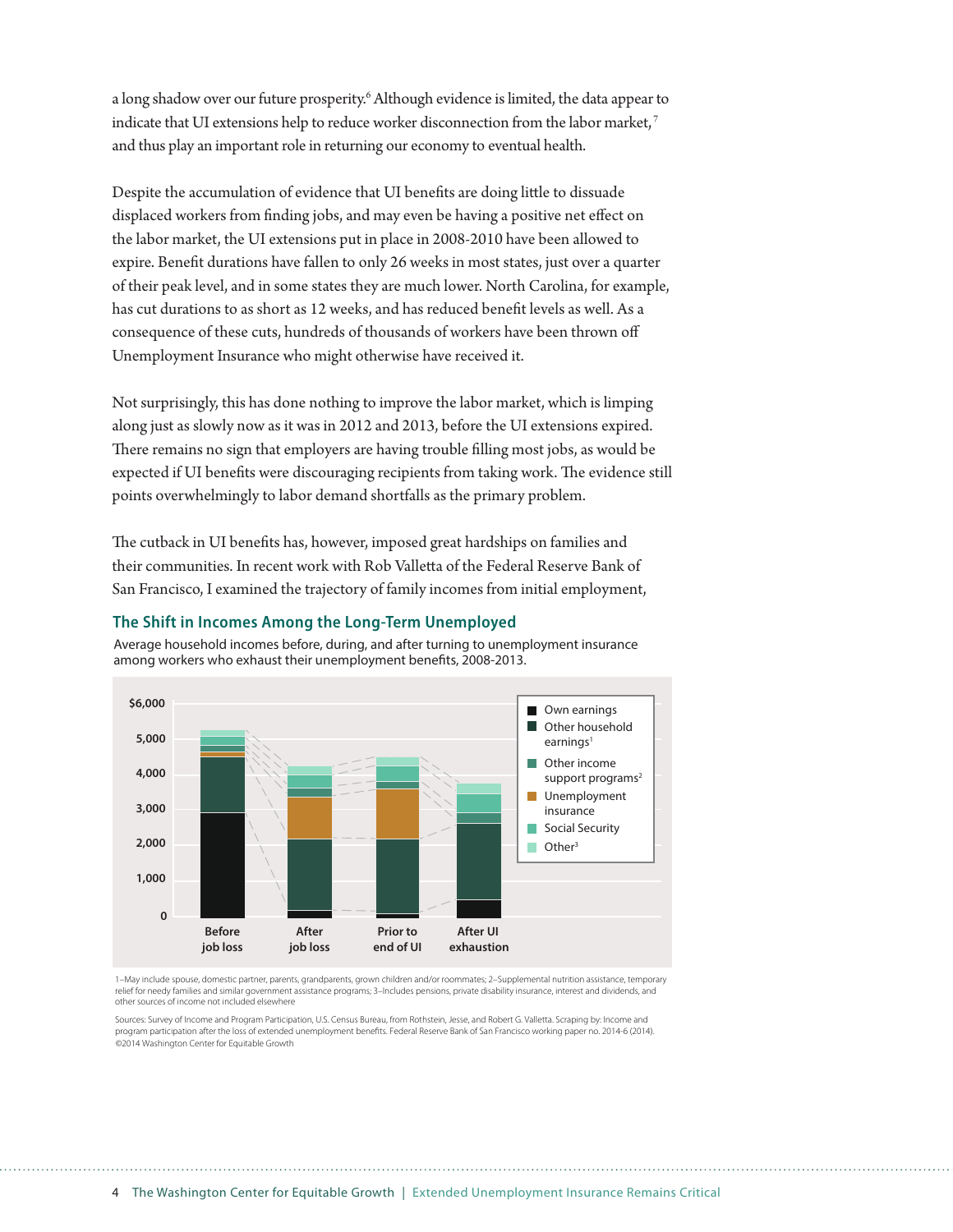through job losses to spells of UI receipt, and then through UI exhaustion at the end of the spell.<sup>8</sup> We found what one would expect: Earnings fall dramatically when a worker loses his or her job, and UI benefits make up only about half of that loss on average.

When these benefits expire, family income takes another dramatic fall. Some families turn to the Supplemental Nutrition Assistance Program (formerly called food stamps) or other government assistance programs, while others turn to early retirement and Social Security payments for support. But most families are able to do neither, and thus must live with sharply reduced incomes. The average recent UI exhaustee's family has only 70 percent of its pre-displacement income. Many families, particularly those that previously had a single earner, have much less than this. These families are likely to have exhausted their savings long before, and thus face real hardship. Well over one-third of exhaustee families fall below the poverty line.

This is devastating to families. It also hurts their communities: Families without income to spend cannot support local merchants or service providers or make rent or mortgage payments, so the expiration of UI sends ripples throughout the local economy. Needless to say, few local economies can afford this right now, and the drag created by the expiration and exhaustion of Unemployment Insurance threatens to bring an already slow recovery to a dead stop.

Extended UI benefits cannot be the whole of our policy response to the ongoing weakness of the labor market. Many workers displaced in the downturn have outlasted even the maximum benefit extensions, and will need other forms of support to allow them to survive. And UI extensions alone will not provide enough of a fiscal boost to support a robust recovery. But the fact that this one tool will not finish the job cannot justify not starting. And the evidence that has accumulated during the Great Recession and the subsequent tepid recovery demonstrates that Unemployment Insurance is a useful and important tool, and that the recovery would have been even weaker and slower without it.

*Jesse Rothstein is associate professor of public policy and economics at the University of California, Berkeley. He joined the Berkeley faculty in 2009. He spent the 2009-10 academic year in public service, !rst as Senior Economist at the U.S. Council of Economic Advisers and then as Chief Economist at the U.S. Department of Labor. Earlier, he was assistant professor*  of economics and public affairs at Princeton University. He received his Ph.D. in economics from UC Berkeley in 2003.